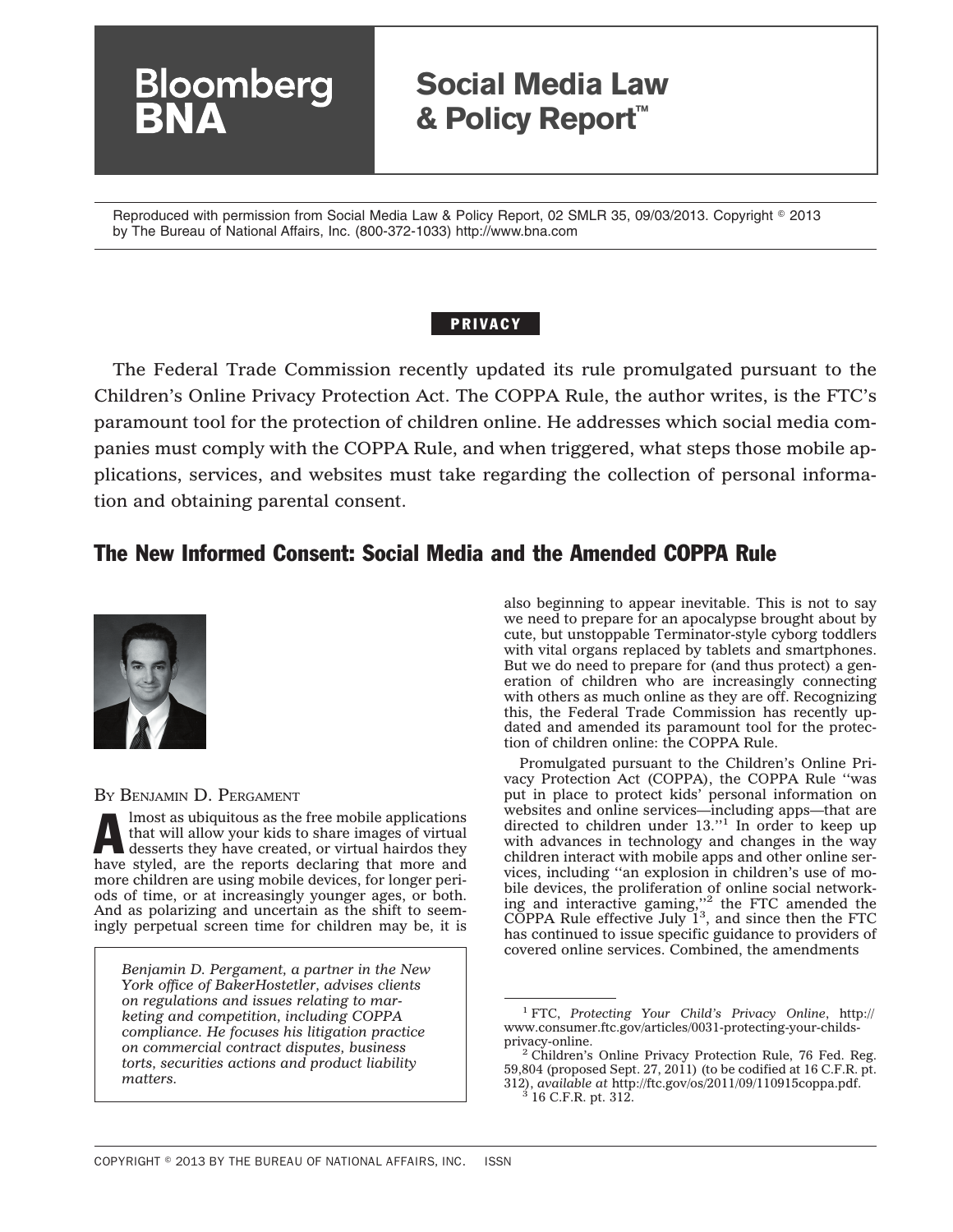and recent guidance from the FTC make it clear that, rather than substantial restrictions on the personal information that can be collected, the primary method for protecting children using social media and other online services remains a combination of transparency and informed consent by their parents.

### The Amended COPPA Rule

The COPPA Rule generally applies only to apps and websites that are *directed* to children younger than 13 and that collect personal information from them, either directly or through third parties. The rule can also be triggered by an app or website with a general audience that has *actual knowledge* that it is collecting personal information from children younger than 13. The recent amendments to the COPPA Rule primarily include changes to the types of personal information covered by the rule; the methods for obtaining parental consent for collection of personal information; and additional restrictions on how that personal information can be shared among companies that use such information in the course of their business. Specifically, the amendments to the COPPA Rule:

- $\blacksquare$  modify the list of personal information that cannot be collected without parental notice and consent, which includes geolocation information, photos, videos, and audio files that contain a child's image or voice<sup>4</sup>;
- s establish a ''streamlined'' approval process for proposed new methods for obtaining parental con- $\sinh^5$ ;
- $\blacksquare$  require parental consent where the app or website allows third parties to collect personal information from children through plug-ins<sup>6</sup>;
- $\blacksquare$  extend COPPA to cover persistent identifiers (such as IP addresses and mobile device IDs) that recognize users over time and across different services or websites<sup>7</sup>;
- $\blacksquare$  increase data security protection by requiring operators of apps and websites to take steps to release children's personal information only to other companies that are capable of keeping that information secure and confidential<sup>8</sup>;
- $\blacksquare$  require that app and website operators adopt reasonable procedures for data retention and deletion, including retaining personal information for only as long as is necessary to fulfill the purpose for which the information was collected<sup>9</sup>; and
- **perovide increased FTC oversight with regard to** self-regulatory safe harbor programs<sup>10</sup>.

The overall effect of the amendments is a closing of prior loopholes and a clarification of previously gray areas regarding the types of operators, services, and personal information that fall within the rule's ambit. These changes provide an enhanced set of protections and more stringent requirements consistent with COP-PA's overarching goal of creating a safer and more secure online experience for children—all while positioning the parent as the ultimate gatekeeper.

### Notice and Consent

Although the amended COPPA Rule expands the list of personal information it covers, it does not, by and large, do much to restrict or prohibit businesses from collecting it from children. Instead, the keys to COPPA compliance are disclosure and parental consent. As long as a provider of online services is transparent about what it is collecting and obtains the consent of parents before it collects it, COPPA does not much interfere with the commercially important ability of social media providers to compile data profiles of the segment of the market that is younger than 13.

The amended COPPA Rule requires an operator of an online service to post clear and prominent links to a privacy policy that complies with the rule's requirements.<sup>11</sup> In general, the privacy policy must identify all operators collecting or maintaining children's personal information through that site or service. The notice must also provide a description of types of personal information collected and how it will be used (including whether it will be used for marketing purposes or whether a child will be able to make information publicly available through some means). And finally, the notice must include a description of parents' rights with regard to the collection of their child's information, including their right to review the information collected; their right to withdraw consent and insist on deletion of that information; and their right to allow collection but still not allow disclosure of that information.

Once a covered online operator has provided the requisite notice, the second step in COPPA compliance is the obtaining of verifiable parental consent.12 The rule specifies several methods of consent that meet the requirement that such methods be reasonably calculated to ensure the person providing consent is the child's parent. Those methods are: a signed consent form sent back to the operator; use of a credit card, debit card, or other online payment system that provides notice of each separate transaction; a toll-free phone line staffed by trained personnel; a video conference; or use of a government-issued ID that is checked against a database and then deleted once verification is complete. Where information will only be used internally and not disclosed, operators may also use an ''email plus'' system, where parents consent via email and a confirmation is sent back to them via email, letter, or phone call.

The amended COPPA Rule thus provides parents with the power and the ultimate responsibility for permitting and monitoring the collection of their children's personal information. As long as parents provide their informed consent prior to the collection of any personal information, online operators can proceed to collect and use that information consistent with their disclosures and the rule's requirements on retention and deletion.

<sup>4</sup> 16 C.F.R. § 312.2 (definition of *personal information*). <sup>5</sup> 16 C.F.R. § 312.12.

<sup>6</sup> 16 C.F.R. § 312.2 (definition of *operator* and when personal information is *collected or maintained on behalf of* an operator). <sup>7</sup> 16 C.F.R. § 312.2 (definition of *personal information*). <sup>8</sup> 16 C.F.R. § 312.8.

<sup>9</sup> 16 C.F.R. § 312.10.

<sup>10</sup> 16 C.F.R. § 312.11.

<sup>&</sup>lt;sup>11</sup> 16 C.F.R. § 312.4(d).<br><sup>12</sup> 16 C.F.R. § 312.5(b).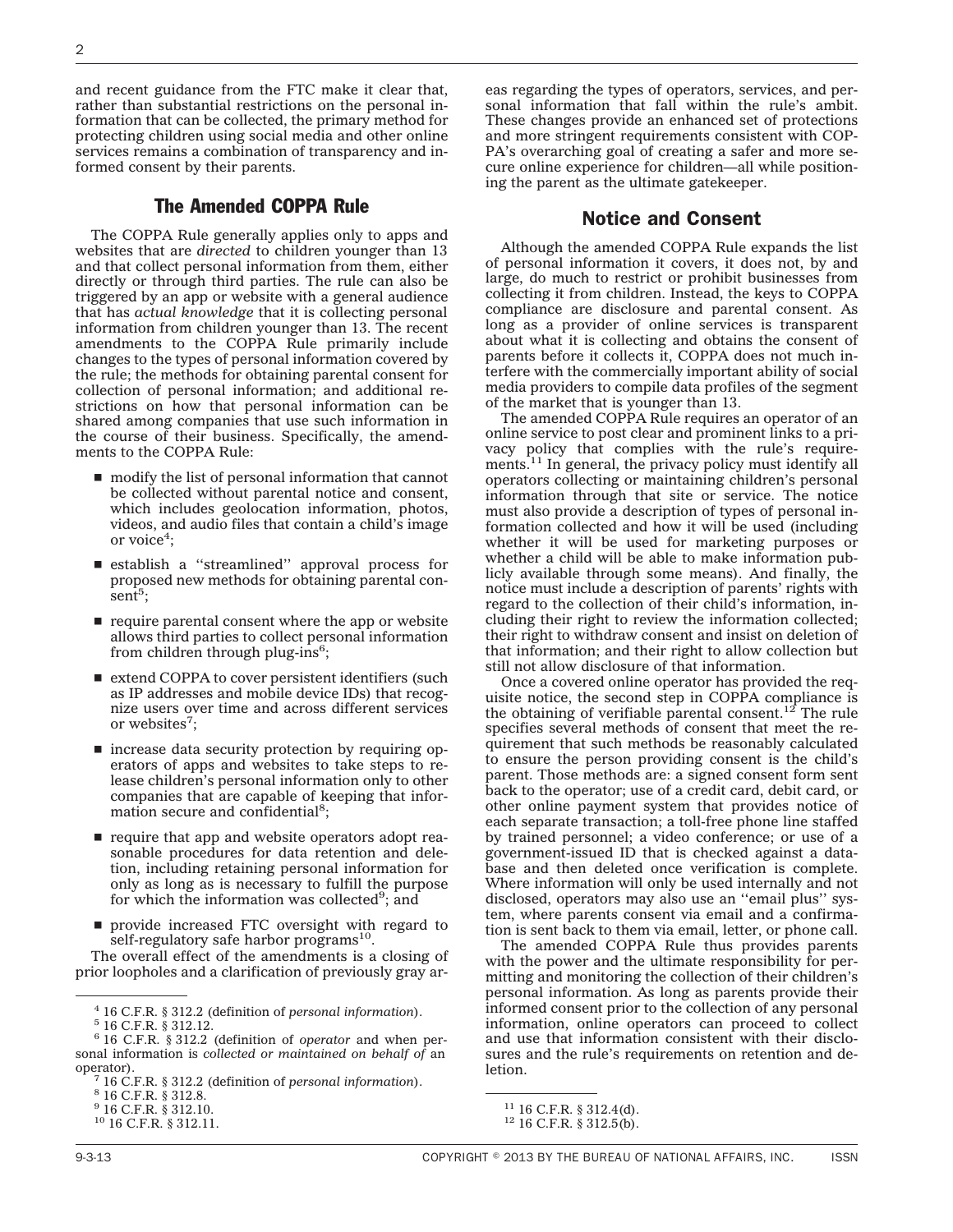### Child-Directed Apps and Services

Apps, services, and sites that are primarily social generally already fall clearly on one side or the other of the child-directed divide. On the one hand, the mainstream giants such as Facebook, Twitter, and Google+ have exempted themselves from the rule because they are expressly not directed at children younger than 13 and take steps to restrict their users to those who are 13 and older. $13$  On the other hand, child-centric social media, such as Yoursphere or GiantHello, are clearly subject to the rule and its notice and parental consent requirements.<sup>14</sup>

A bit murkier is the effect of the amendments with regard to apps and websites that have social features that entail the collection of personal information but that cater to a more general audience. The amended COPPA Rule employs an "actual knowledge" standard,<sup>15</sup> and requires compliance with its requirements when an operator or service provider has actual knowledge that it is collecting personal information through a childdirected app or website. Apps and websites that target a more general audience, where children are not the primary users, are required to provide notice and obtain parental consent for only those users who actually identify themselves as being younger than 13. Further, third parties (such as plug-ins and ad networks) will be deemed to have the requisite ''actual knowledge'' if the child-directed nature of the content is directly communicated to that third party by the content provider, or if a representative of the third party service ''recognizes'' the child-directed nature of the content.16

Nothing in COPPA prevents children from lying about their age to register on social media, and nothing in the amended COPPA Rule penalizes social media operators in such instances.<sup>17</sup> If, however, it becomes apparent to an operator that a particular user is younger than 13, the notice and consent requirements of the amended COPPA Rule will kick in and apply. Social media providers that do not direct their services to children younger than 13 thus have a continuing duty to monitor their services so that any users younger than 13 can be identified and removed.

### What Constitutes ''Collection'' of Personal Information

Although social media inherently involves the collection of personal information covered by the amended COPPA Rule, application of the rule is less clear with

regard to apps and services that offer social features as only a secondary function. Regardless of their primary purpose, many new apps or online services are incorporating social elements or links to social networks. Whether it's the ability to chat with opponents in an online multiplayer game, or the ability to share the latest artistic masterpiece they created, apps and online services for kids are more often including social features that will in fact trigger the amended COPPA Rule's requirements.

The FTC's most recent guidance on the rule's amendments provides some clarity on the effect of linking any child-directed app to social media. The FTC uses the example of a child-directed app that allows kids to make paintings and share them via email or social media.18 Despite the fact that the app operator does not ''collect'' the paintings, which rest on the child's device, the obligation of verifiable parental consent is still triggered because the amended COPPA Rule defines collection to include enabling a child to make personal information publicly available in identifiable form through email or a social network. Thus, the FTC's most recent guidance on the amended COPPA Rule makes it clear that just as with social media itself, any apps or services that integrate social media in any way so as to provide a social component will themselves be subject to the rule's requirements, as well.

### FTC Guidance and Enforcement

As of the date of this article, the FTC had not publicly announced any enforcement proceedings brought for violations of the amended COPPA Rule since its July 1 effective date. Although this is likely a function of the fact that the amendments have been in place for about two months, it may also be indicative of the prosecutorial discretion being exercised by the FTC as it allows businesses to make good faith efforts to comply with the new requirements during this initial period. The FTC has also provided the recent expanded guidance discussed above, and the FTC staff maintains a<br>"COPPA Hotline" email address<sup>19</sup> where staff members answer industry questions on compliance and field suggestions and comments for future question-and-answer guidance publications.

Although predating the amendments, recent enforcement actions by the FTC provide further guidance with regard to the conduct that will lead to prosecution under the rule. Earlier this year, the FTC entered into a settlement with the operator of the Path social networking app.<sup>20</sup> Path allowed children to create personal journals and to upload and share personal information covered by the rule. The Path app also collected personal information from the address books on children's devices, including addresses, phone numbers, and email addresses. The enforcement action against Path included allegations that Path violated the COPPA Rule

<sup>&</sup>lt;sup>13</sup> How old do you have to be to sign up for Facebook?, [https://www.facebook.com/help/210644045634222;](https://www.facebook.com/help/210644045634222) Twitter Privacy Policy, [https://twitter.com/privacy;](https://twitter.com/privacy) Age Requirements for Google+. http://support.google.com/a/bin/answer.py? Google+, [http://support.google.com/a/bin/answer.py?](http://support.google.com/a/bin/answer.py?hl=en&answer=1645514)<br>hl=en&answer=1645514;.

[hl=en&answer=1645514;](http://support.google.com/a/bin/answer.py?hl=en&answer=1645514) .<br><sup>14</sup> Yoursphere Media Inc. Terms of Use, [https://](https://yoursphere.com/page/terms-use) [yoursphere.com/page/terms-use;](https://yoursphere.com/page/terms-use) giantHello Privacy Policy, [http://www.gianthello.com/site/privacy.](http://www.gianthello.com/site/privacy)<br><sup>15</sup> 16 C.F.R. § 312.3.<br><sup>16</sup> Question D.10 in Complying with COPPA: Frequently

Asked Questions, *available at* [http://business.ftc.gov/](http://business.ftc.gov/documents/Complying-with-COPPA-Frequently-Asked-Questions) documents/Complying-with-COPPA-Frequently-Asked-Questions. (Revised July 2013).

<sup>&</sup>lt;sup>17</sup> Question A.14 in Complying with COPPA: Frequently Asked Questions, *available at* [http://business.ftc.gov/](http://business.ftc.gov/documents/Complying-with-COPPA-Frequently-Asked-Questions) [documents/Complying-with-COPPA-Frequently-Asked-](http://business.ftc.gov/documents/Complying-with-COPPA-Frequently-Asked-Questions)[Questions.](http://business.ftc.gov/documents/Complying-with-COPPA-Frequently-Asked-Questions) (Revised July 2013).

<sup>&</sup>lt;sup>18</sup> Question D.9 in Complying with COPPA: Frequently Asked Questions, *available at* [http://business.ftc.gov/](http://business.ftc.gov/documents/Complying-with-COPPA-Frequently-Asked-Questions) documents/Complying-with-COPPA-Frequently-Asked-<br>Questions. (Revised July 2013).

<sup>&</sup>lt;sup>19</sup> [COPPAHotLine@ftc.gov.](mailto:COPPAHotLine@ftc.gov)<br><sup>20</sup> FTC, *Path Social Networking App Settles FTC Charges it Deceived Consumers and Improperly Collected Personal Information from Users' Mobile Address Books*, *available at* [http://](http://www.ftc.gov/opa/2013/02/path.shtm) [www.ftc.gov/opa/2013/02/path.shtm.](http://www.ftc.gov/opa/2013/02/path.shtm)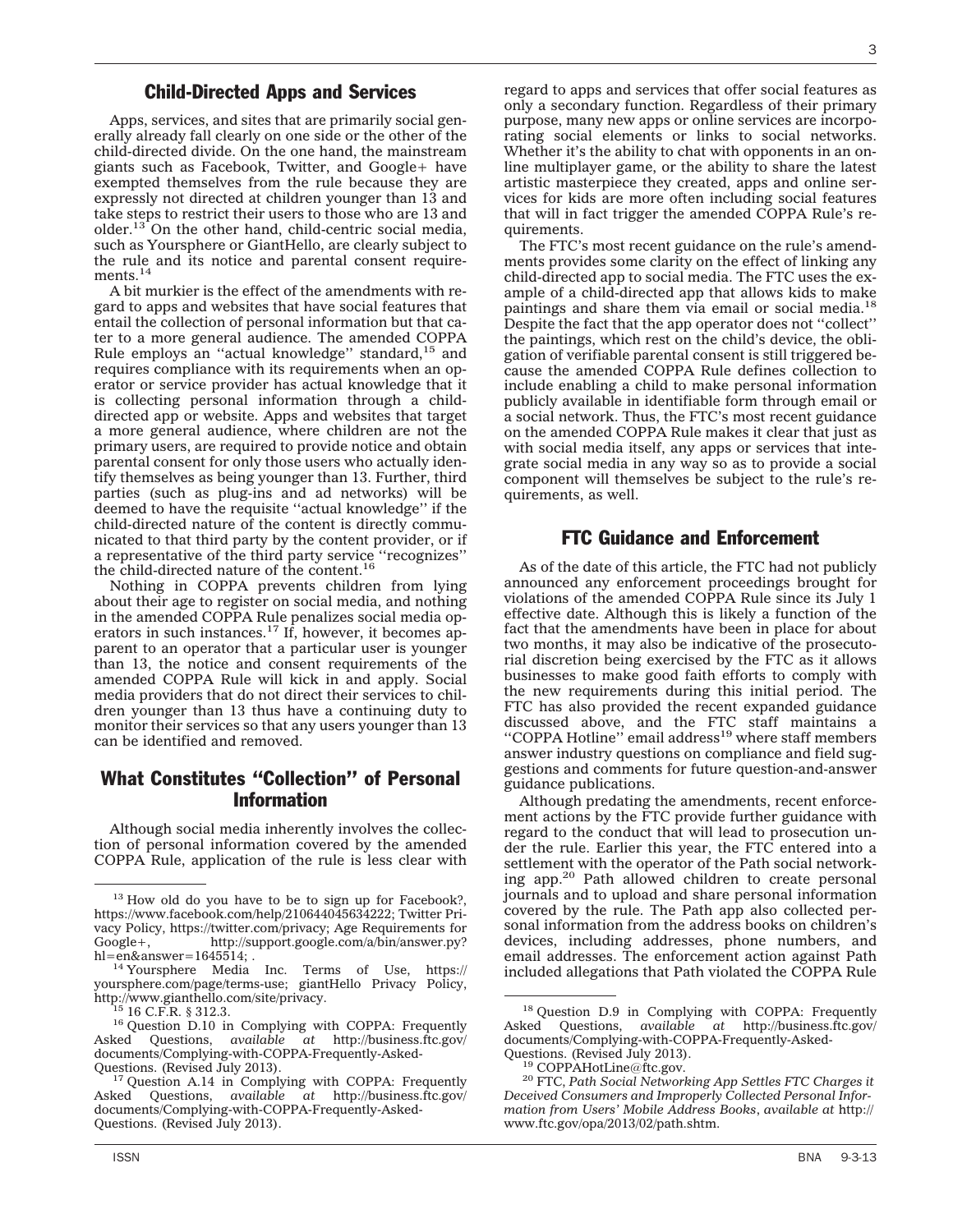by not adequately disclosing its collection of children's personal information in its privacy policy and by not obtaining verifiable parental consent before collecting the children's personal information. Path agreed to a civil penalty of \$800,000 and was required to delete the information collected from children younger than 13. The FTC's approach to Path again underscores the overall importance placed on disclosure and parental consent.

### **Conclusion**

The amended COPPA Rule expands the range of personal information that cannot be collected without prior parental consent and also provides for additional situations where that consent will be required. As a result, online operators whose apps and services are directed to children must be mindful of the personal information they are collecting; how that information is maintained and disclosed to third parties; and how their partners are using and sharing that information, as well. Businesses would be wise to craft and update their privacy policies and disclosures to be as accurate and transparent as possible and to be sure that their conduct, and the conduct of their partners, conforms to the posted policy. Although the amended COPPA Rule has been expanded to account for new technology and its various uses by children, the overall importance of informed parental consent remains firmly in place.